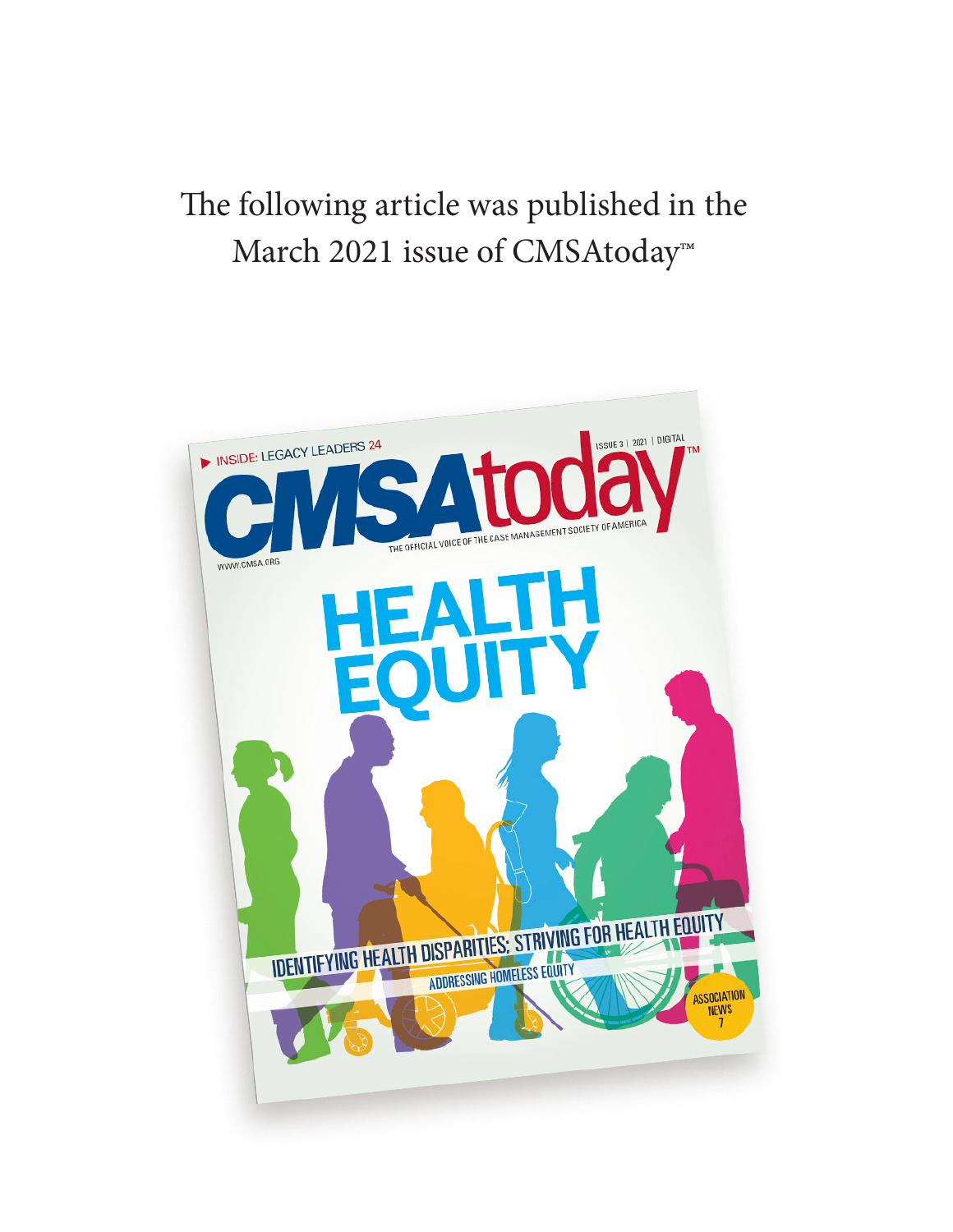# **AN ENLIGHTENED IDEA FOR TREATING THE EMOTIONAL AND PHYSICAL TRAUMA ASSOCIATED WITH PAIN**

BY GERRY STANLEY, MD, FAAFP, P-CEO, SENIOR VICE PRESIDENT AND CHIEF MEDICAL OFFICER, HARVARD MEDTECH

It was the best of times, it was the worst of times, it was the age of wisdom…" We have all felt like this when dealing with patients suffering from pain…so many choices and so few options. The world that Charles Dickens described in A Tale of Two Cities closely parallels the workers' compensation world in which we care for patients suffering from pain. We try to do what is best for our patient but are confined to options that feel like the lesser of two evils: Drug A vs Drug B or Procedure A vs Procedure B. Our historical focus has been on which drug or procedure we should choose or not choose and is entirely focused on treating pain as a disease and not treating the patient as a person.

The Bio-Psycho-Social Model of Healthcare was described by George Engel, MD, and acknowledged the interplay between the biologic, psychologic and social aspects of a person and illness.

Historically we treated pain as a purely biologic function, fixating on the pathologic root to treat with drugs (Rx) or procedures (injections or surgery). Approaching patients through the lens of the bio-psychosocial model allows us to shift from treating pain to treating patients. The underlying psychologic and social issues which are unique to a patient are as unique as the method by which they adapt or maladapt to pain. No person is better positioned to understand the underlying social and psychologic conditions than a nurse case manager who takes the time to process and comprehend the patient and their unique illness and condition.

In the world of business, managers lead a team of individuals with a common goal. In the world of case managers, you have the daunting task of managing complex relationships with physicians and even more complex relationships with patients (some of whom may not want to get better or recover). As you reach into your proverbial bag of tricks, there are a lot of emerging technologies to assist you in performing your job. We are living in an exciting time of massive innovation in healthcare. It's up to us to take advantage of that innovation.

We have all heard about telehealth, digital health and virtual care. These are terms for new approaches and solutions to old problems.

To name a few of these innovative industry "disruptors," consider companies like Virtual Sleep Labs, in Florida, which has found a way for high-quality, low-cost sleep studies to be performed in patients' homes, or DermTech, which has created a diagnostic tool to detect melanoma without a biopsy or scalpel using a sticker. We have all seen the commercials for Cologuard, which has transformed colorectal cancer screening with their in-home genetic testing for cancer.

Another such company is Harvard MedTech, which has created a workers' compensationfocused program specifically for patients suffering from the physical and emotional trauma that is caused by workplace injuries, called Vx Therapy. To optimally utilize these

new approaches, we as clinicians also have to have a new approach in how we think about our patients and their needs. We need to expand our thinking.

A famous example of an industry that lost its way is railroads. They kept their blinders on and refused to embrace new tools like cars and planes. They thought that they were in the "railroad" business and the new stuff was just a distraction. They painfully found out that they were wrong; they were actually in the transportation business and soon become somewhat irrelevant. Likewise, many in healthcare act as if we are in the pill and surgery business. We are not; we are in the healing business. We need to think "outside of the box" and be open to novel ways of thinking about our patients and how to help them. We are not in the pills and surgery business; we are in the healing business.

To illustrate my point of a new way of approaching an old problem, pain, let's take a closer look at Vx Therapy. It is a textbook example of innovation and a novel therapeutic approach. It combines proprietary virtual reality technology with personalized behavioral health interventions as a resource for treating workers' compensation patients suffering from pain. The term Vx comes from two widely accepted forms of therapy: Virtual Reality (VR) and Behavioral Therapy (BTx) to create the eponym "Vx." Vx Therapy focuses on the bio-psycho-social aspects of the patient's condition and offers a non-pharmacologic and non-surgical tool to not only treat acute and chronic pain but also create more pain-resilient patients. By engaging patients with the virtual reality headset and having telephonic consultations with specially trained personal clinicians, Vx Therapy is achieving pain reduction equal to opioids, without the side effects, and is also driving a tremendous increase in the duration and quality of sleep reported by patients. Furthermore, patients are reporting a decrease in their symptoms of depression and anxiety and are engaging in more of their normal social, physical and behavioral activities of daily living. A recent cohort analysis demonstrated a 69% reduction or cessation in opioid use because of the Vx Therapy.

Vx Therapy leverages the concept behind the Gate Control Theory of Pain. This theory states that pain and other "noxious" stimuli can be suppressed or minimized when other preferential stimuli